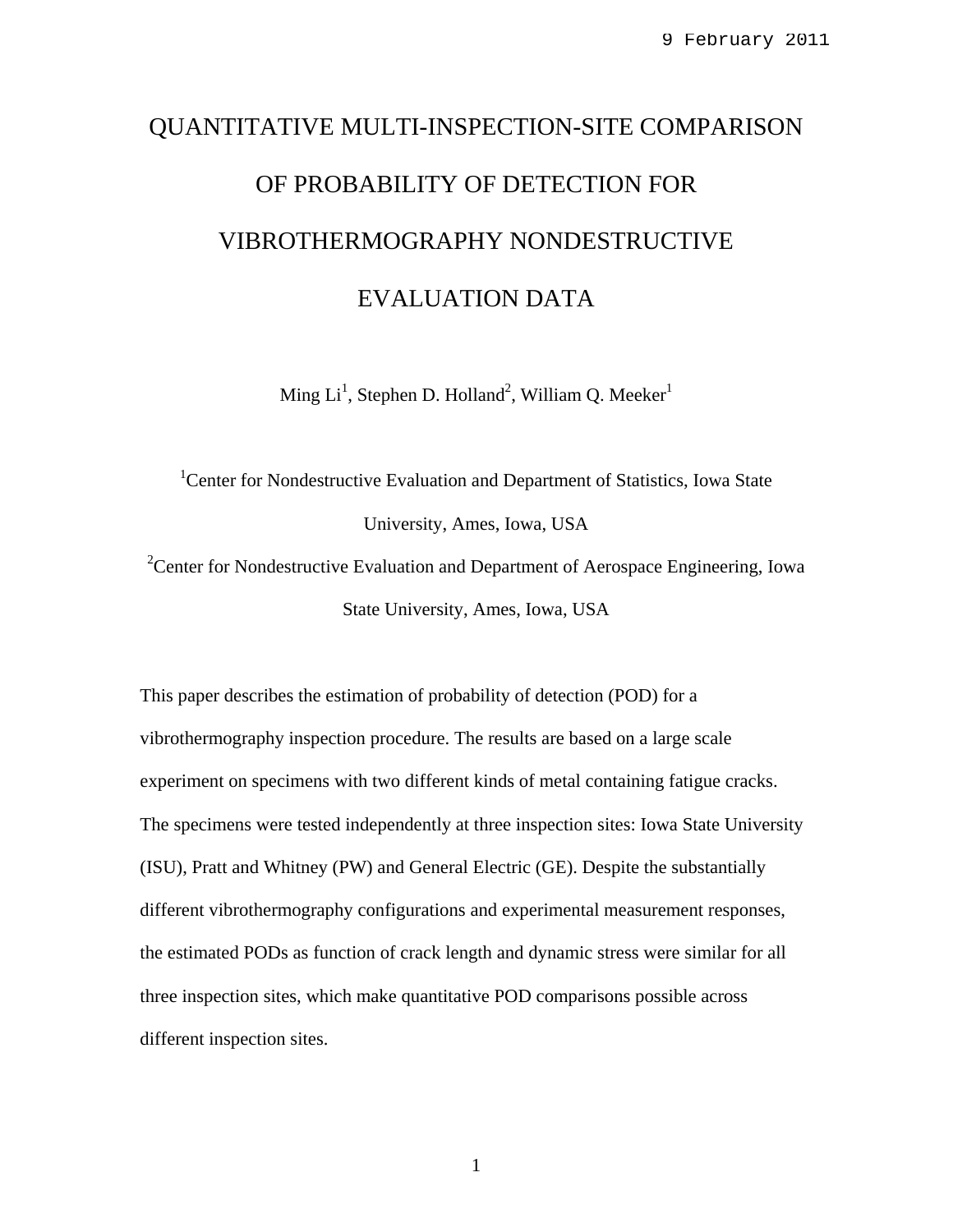Keywords: maximum likelihood, noise interference model, POD, sonic infrared inspection, thermosonics

## **1. INTRODUCTION**

 Vibrothermographic inspection, also known as sonic infrared or thermosonics, is a nondestructive evaluation (NDE) method that can be used to detect delaminations in composite materials or cracks in metals [[1-](#page-19-0)[5\]](#page-20-0). There has been, however, little quantitative research to study the transduction from vibration into heat that underlies vibrothermography and the effect that these mechanisms will have on probability of detection (POD). There is also concern about the large amount of experimental setup variability across and within vibrothermography systems [\[1](#page-19-0)[-5](#page-20-0)]. To address these concerns, a large experimental study involving vibrothermography inspection was conducted on two specimen sets at three different inspection sites. This study is described in Holland et al. [[6\]](#page-20-1). A collection of 63 Titanium Ti-6Al-4V specimens and 63 Inconel-718 specimens containing fatigue cracks were independently tested at ISU, PW and GE. Each inspection site has a different vibrothermography system. In this paper we also describe statistical models and methods that can be used to estimate vibrothermography POD from the experimental data.

 Holland et al. [[6,](#page-20-1)[7\]](#page-20-2) have developed an algorithm, based on a physical model, to reduce the vibrothermography sequence-of-image data in each experimental measurement into a scalar measure of temperature increase. The algorithm performs a surface-fit of the heat from the crack to an elliptical Gaussian envelope. The heating temperature is estimated by integrating the observed heat over the peak of the Gaussian envelop and dividing by an enlarged area. The temperature calculated in this way is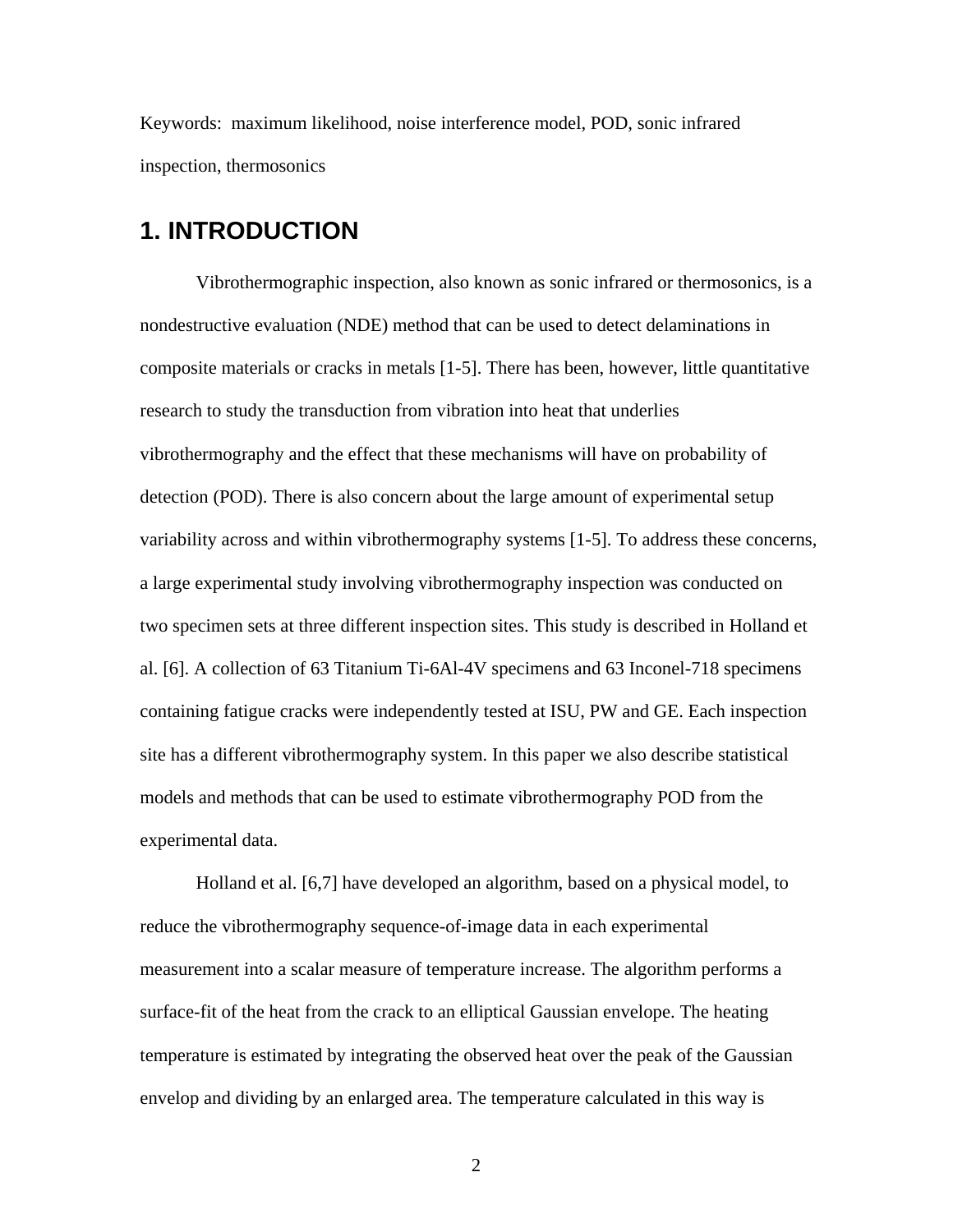approximately 95% of the peak value of the surface fit. As illustrated later in this paper, for small cracks, the amount of heat generated is close to the noise level of the inspection system and there are many such observations for both the Titanium and the Inconel specimens. In applications like this where there is a large amount of noise in the data, the traditional statistical methods for estimating POD can lead to unconservative bias in POD estimates as the noise can lift the regression line which in turn lifts POD [[8,](#page-20-3)[9\]](#page-20-4). In this paper, we apply a noise interference model [\[9](#page-20-4)] to the vibrothermography data, providing POD estimates as function of crack length and dynamic stress. Our results show that estimates of POD for the different vibrothermography experimental configurations are similar. These results support the viability of using vibrothermography to detect and evaluate cracks inside metals.

 This paper is organized as follows: In Section 2 we briefly describe the experimental configuration of the vibrothermography systems and the reduction of the complete experimental sequence-of-image data to a scalar temperature increase value. In Section 3 we present graphical displays of the scalar temperature increase as function of crack length and dynamic stress for the whole data set. Section 4 describes the noise interference model (NIM). Section 5 presents the detailed statistical analysis of the vibrothermography data sets for both materials. In Section 6, we present some conclusions.

## **2. EXPERIMENTAL SETUP**

 The particular vibrothermography inspection system used in our experiments is illustrated conceptually in [FIGURE 1](#page-3-0). This system involves an excitation source to excite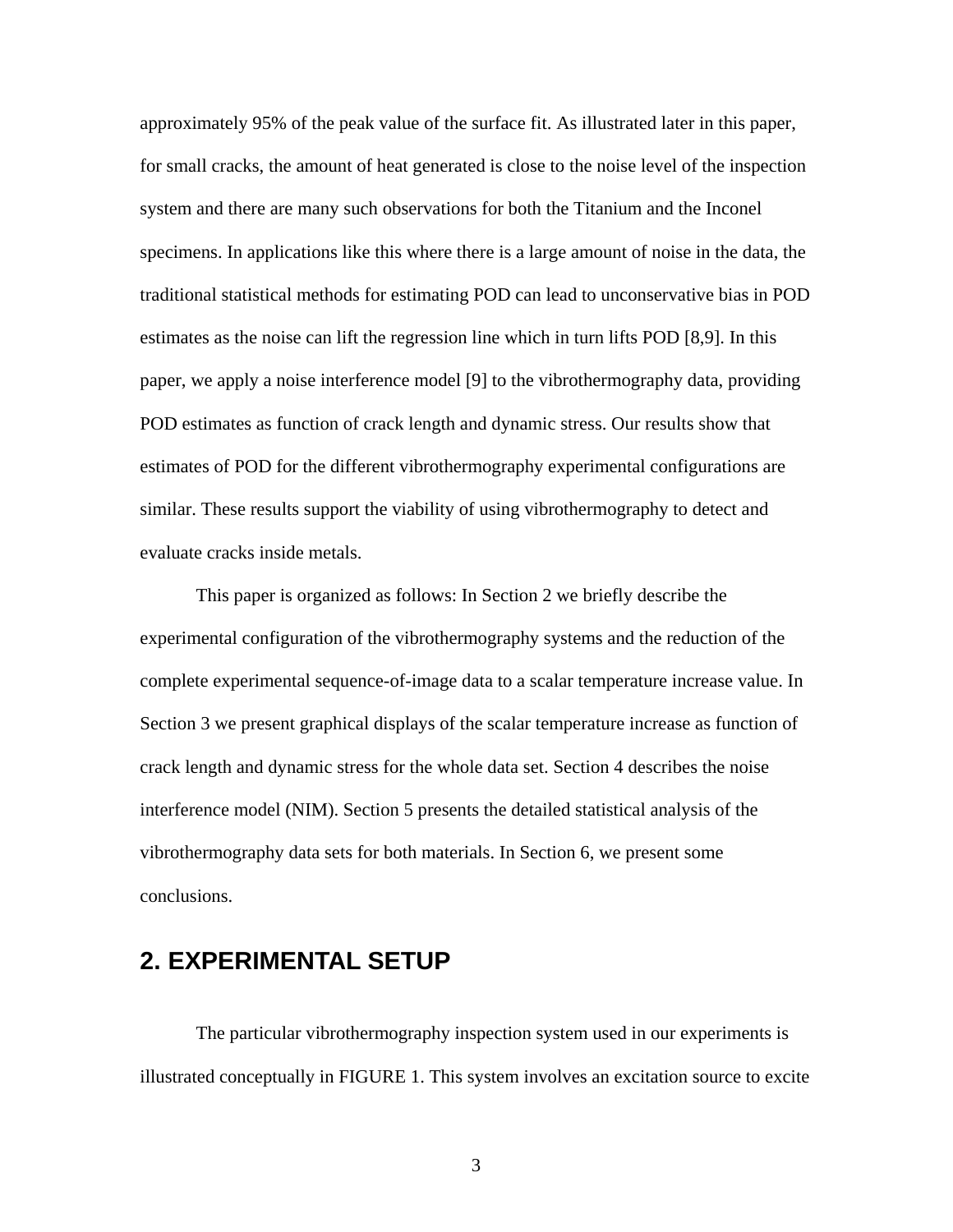the sample, an infrared camera to record heating of the specimen, and a laser vibrometer to monitor vibration in the specimen. The excitation source (a piezo stack at ISU, an ultrasonic welder at PW and GE) is pneumatically pressed to the sample, and the sample itself is gripped with a rigid or compliant clamp. A coupling medium, such as paper, plastic, or cardstock is usually used to separate the tip of the vibration source from the sample. The specimen is typically excited from 1 to 2 seconds duration. The goal is to cause the crack surfaces to rub and generate heat. The sample surface temperature profile is captured by a sequence of images recorded by an infrared camera and the sample surface velocity is measured by a laser vibrometer. Both the temperature profile and the surface velocity are typically recorded at short time intervals for each measurement. The vibrometer sampling rates in the experiment were 1 MHz for ISU and 500 kHz for GE and PW, and the infrared camera sampling rates were 90 Hz for ISU and 189 Hz for GE and PW.



<span id="page-3-0"></span>**FIGURE 1. Common configuration for a vibrothermography inspection system**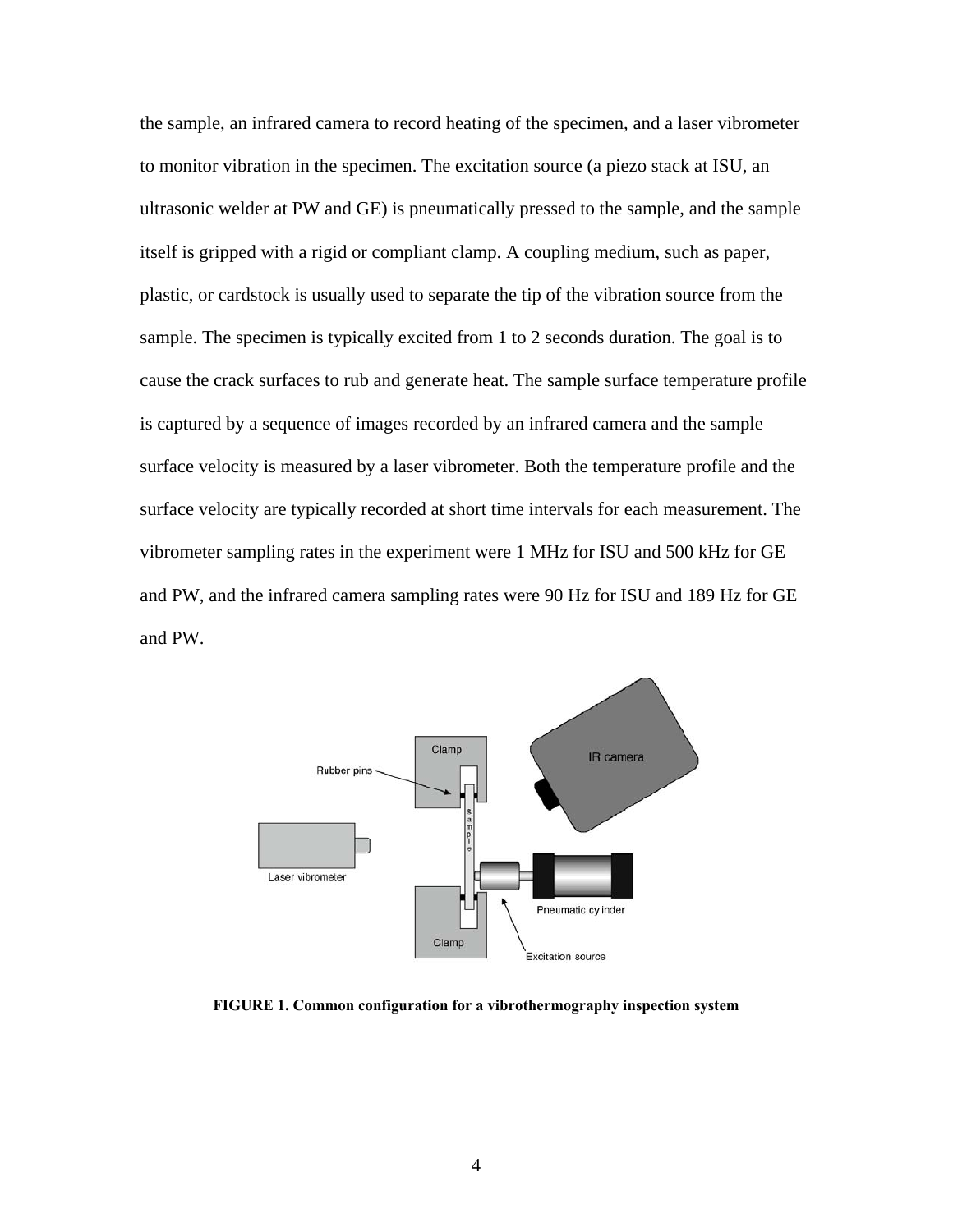The ultrasonic welder and piezo stack that are used as excitation sources typically generate 1 to 2 kW of vibrational power at a fixed frequency such as 20 kHz. For this study the specimens were tuned to a nominal natural resonance near 20 kHz. During an inspection, the vibrational excitation power is coupled into the specimen near the natural resonance and frictional rubbing between crack surfaces generates heat. The known mode shape of the natural resonance allows calculation of the dynamic vibrational stress on the crack from the transverse velocities measured with the vibrometer. For each vibrothermographic inspection, the scalar heat-increase response and dynamic stress were obtained from the sequence of infrared images and the vibrometer records, as described in [\[6](#page-20-1)].

## **3. HEAT-INCREASE RESPONSE DATA**

 The scalar heat-increase response was modeled as a function of the dynamic stress and crack length. The inspection data sets for all three inspection sites are shown in [FIGURE 2](#page-6-0) where different symbols represent various dynamic stress ranges as indicated by the legend. The inspection system noise level is around 0.03K which is indicated by the horizontal dashed lines in FIGURE 2. This noise level was determined by the infrared camera specification and it is not sensitive to dynamic stress levels. All three inspection systems had infrared cameras of equivalent technology. Detection error is dominated by the Johnson noise of the infrared cameras, and all three systems had the same noise equivalent temperature difference. We chose 0.03K as the detection threshold so that we could have a fair comparison of PODs across inspection sites and a reasonably low probability of false alarms. It is clear that a large portion of the data is below the noise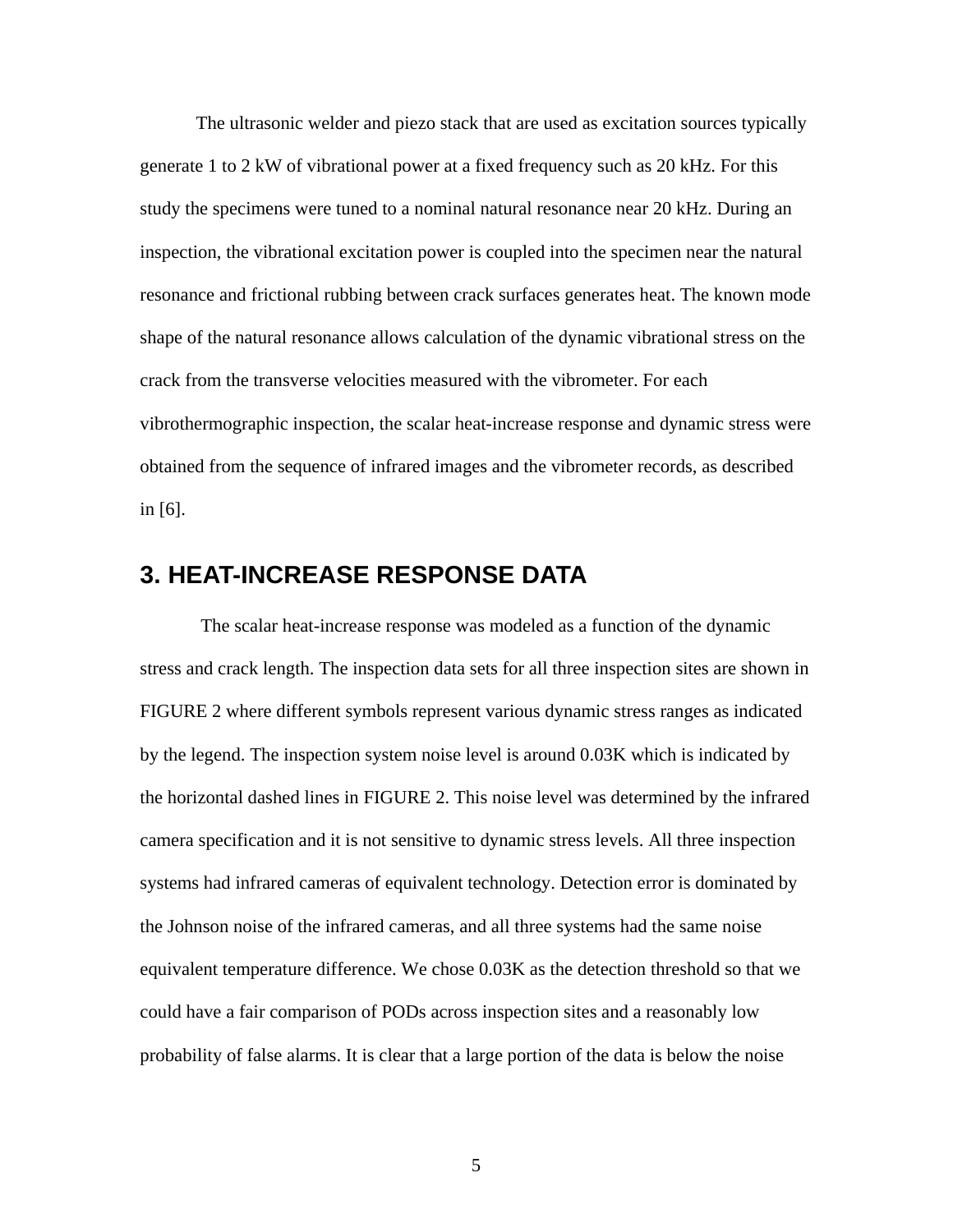level and the traditional statistical method for POD analysis is no longer valid. To better estimate the signal response from the noisy data, we used the noise interference model.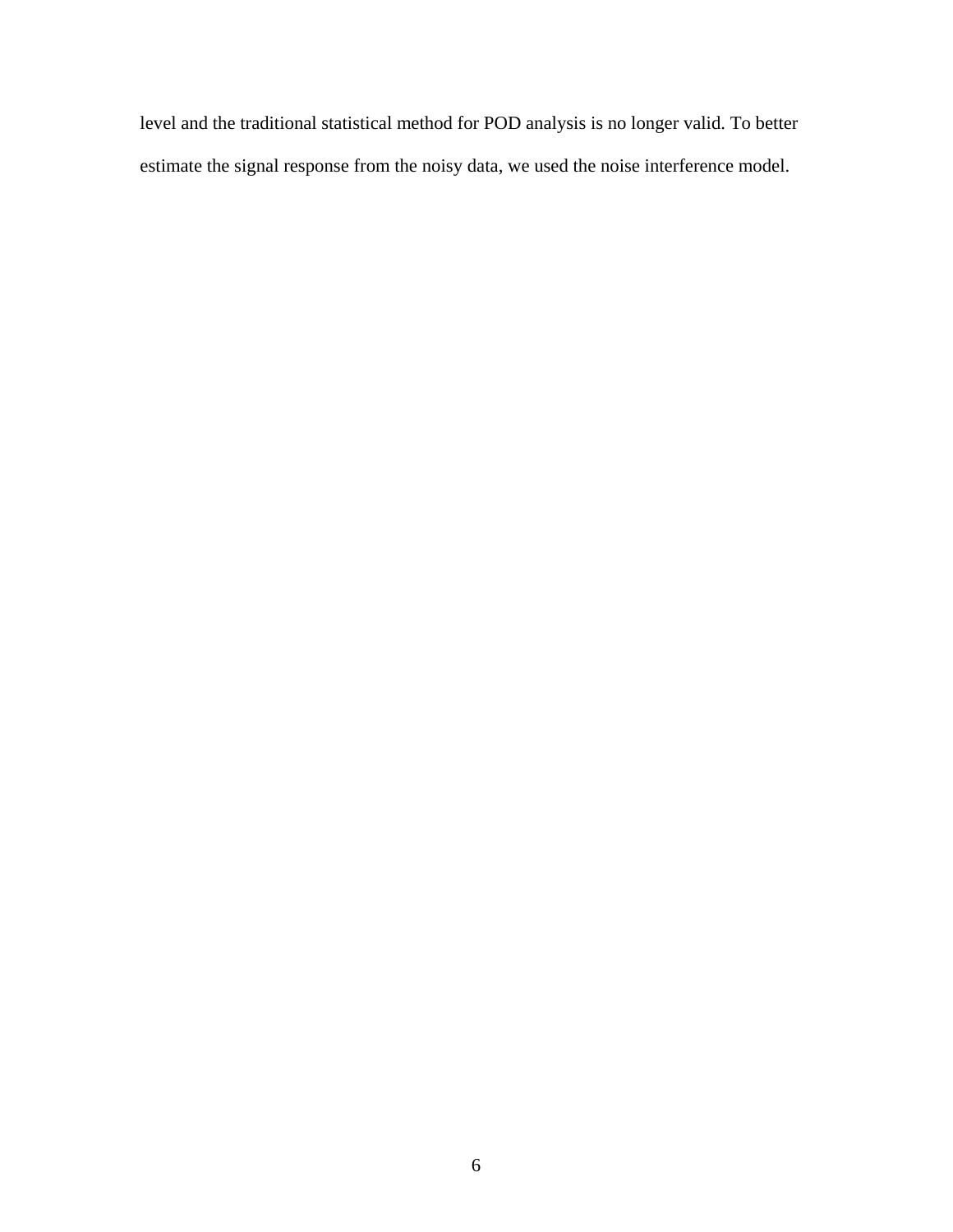

<span id="page-6-0"></span>**FIGURE 2. The measured vibrothermography heat-increases as a function of crack length and dynamic stress for Titanium specimens (left) and Inconel specimens (right). The horizontal dashed lines indicate the approximate noise level of the inspection system.**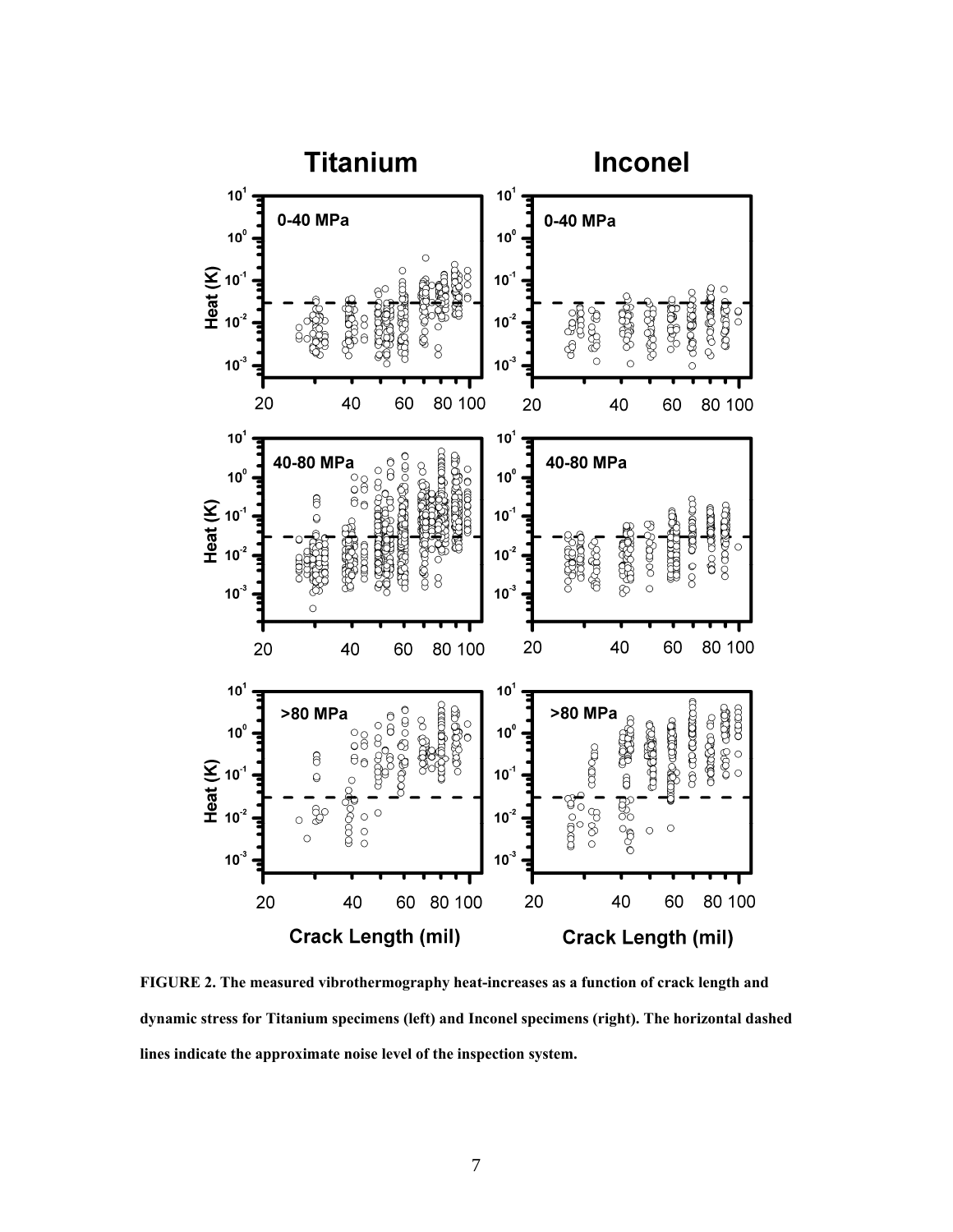# **4. NOISE INTERFERENCE MODEL**

The traditional statistical method for estimating POD from an NDE study with a quantitative response is the *â*-versus-*a* method described, for example, in [\[8](#page-20-3)]. The traditional *â*-versus-*a* method has, for small targets, an asymptotic limit for POD that approaches zero as the flaw size approaches zero. This characteristic is in contradiction to the fact that for zero crack size (i.e. specimens without cracks) the POD should be approximately equal to the probability of a false alarm (i.e., the probability that a noise artifact will exceed the detection threshold). When NDE measurements are taken in locations where there are no target flaws, the reading can still be of some value to quantify measurement and background noise. Such noise data are usually used to estimate the probability of a false alarm. In locations where there are very small flaws, the observed response could be the result of a noisecausing artifact rather than the small flaw. Based only on the measurements, we cannot be sure whether the measurement came from a flaw or a noise-causing artifact.

To account for a possible mixture of flaw and noise responses, we extend the *â*-versus-*a* POD analysis to our noise interference model (NIM). A more detailed description of the NIM can be found in [\[9](#page-20-4)]. Before fitting a model, transformation of the original physical quantities are often needed. For example, one might use a logarithm or square root transformation, depending on the data itself and its variance structure. We define the observed measurement response or its transformation as *y* , the signal response or its transformation as  $y_{\text{signal}}$ , and the noise response or its transformation as  $y_{noise}$ . The NIM components are as follows: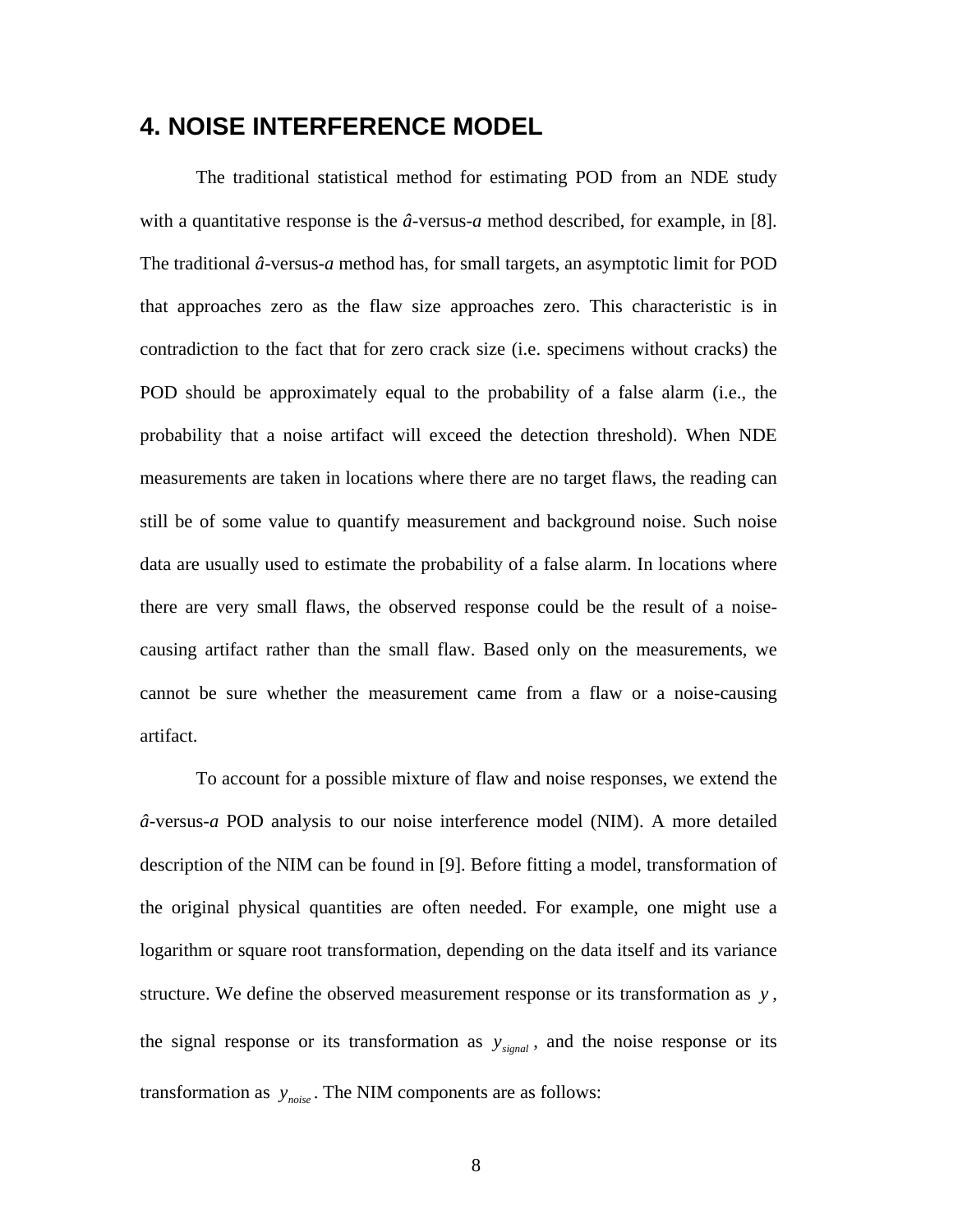- The signal response is modeled as  $y_{signal} = f(\beta, \mathbf{x}) + \varepsilon$ , where  $\beta$  is a vector of regression parameters, **x** is a vector of explanatory variables such as crack length and dynamic stress or their transformations, and  $\varepsilon$ <sub>s</sub> is the residual term, assumed to be normally distributed with mean zero and variance  $\sigma_s^2$ , i.e.  $\varepsilon_s \sim N\left(0, \sigma_s^2\right)$ .
- The noise response  $y_{noise}$  is assumed to be normally distributed with mean  $\mu_n$  and variance  $\sigma_n^2$ .
- The observed measurement response (i.e. the experimental measurement) is the maximum of the signal and noise:  $y = max(y_{noise}, y_{signal}).$

With the measurement data and specified  $f(\beta, x)$ , estimates of the parameter vector  $(\hat{\beta}, \hat{\mu}_n, \hat{\sigma}_n^2, \hat{\sigma}_s^2)$  and the estimated variance covariance matrix of these estimates can be obtained through standard maximum likelihood methods described, for example, in [\[10\]](#page-20-5). The POD estimate, as a function of the explanatory variable **x** , can be calculated through

$$
\text{POD}(\mathbf{x}) = \Pr(y > y_{\text{th}}) = 1 - \Phi\left(\frac{y_{\text{th}} - f\left(\hat{\beta}, \mathbf{x}\right)}{\hat{\sigma}_{\text{s}}}\right) \Phi\left(\frac{y_{\text{th}} - \hat{\mu}_{\text{n}}}{\hat{\sigma}_{\text{n}}}\right) \text{ where } y_{\text{th}} \text{ is the detection}
$$

threshold and  $\Phi(x)$  is the standard normal cumulative distribution function [\[9\]](#page-20-4).

We have shown theoretically and by simulation that the NIM asymptotic POD for zero crack size is very close the probability of false alarm. The standard error of the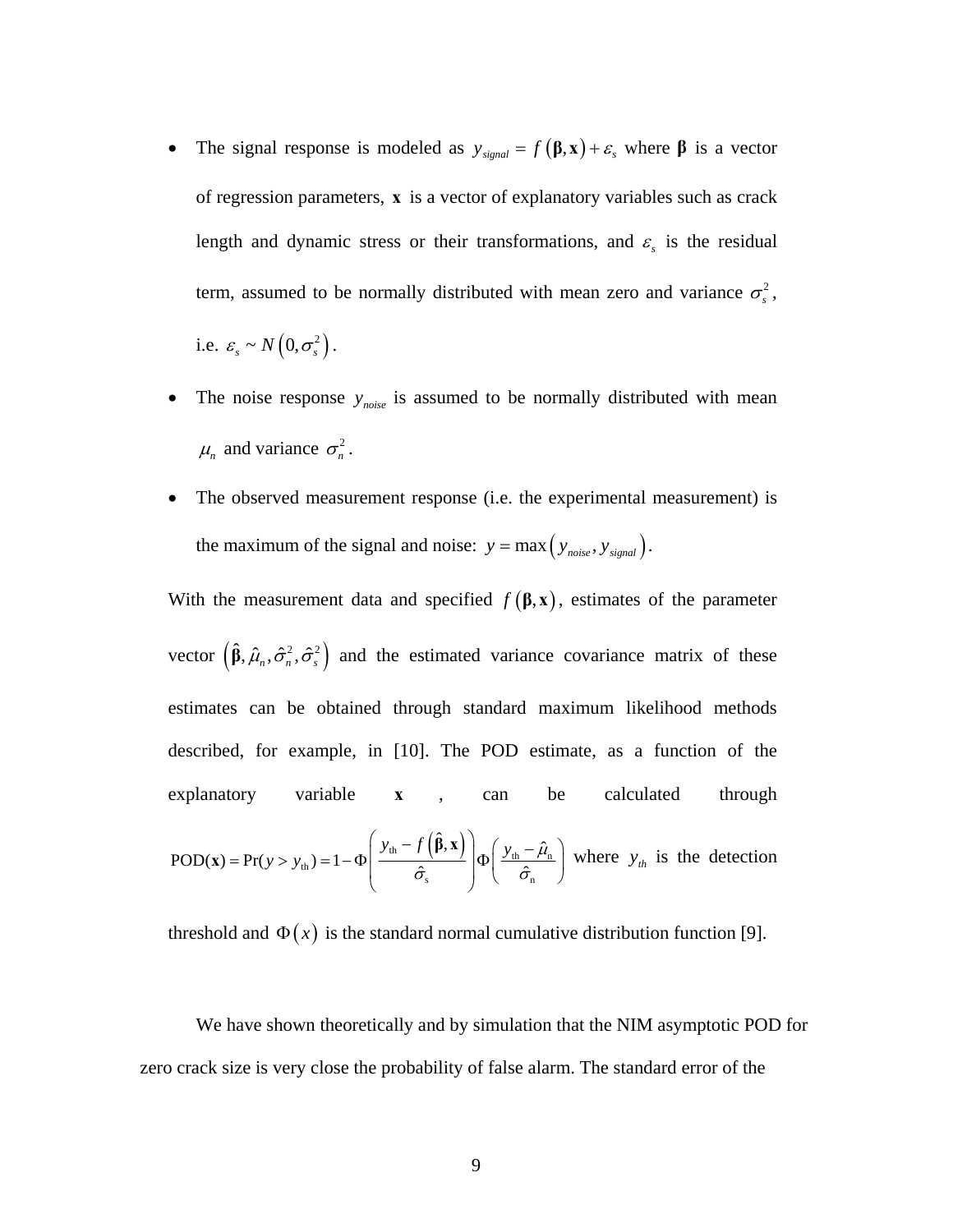estimated NIM POD is smaller than the traditional model, which indicates that the NIM model provides a better fit to the data and will provide better statistical inferences [\[9](#page-20-4)].

## **5. NIM APPLIED TO VIBROTHERMOGRAPHY DATA**

#### *5.1 NIM Model Application Overview*

In this section, we first apply the NIM to the vibrothermography Titanium and Inconel data sets separately for each of the inspection sites. Then we compare the POD results across inspection sites.

In this paper we have two explanatory variables: crack length and dynamic stress, and the relationship between the response variable and explanatory variables is  $y_{signal} = f(\beta_0, \beta_1, \beta_2, x_1, x_2) + \varepsilon$ , where  $y_{signal} = \log_{10}(heat)$ ;  $x_1 = \log_{10}(crack length)$ ; and  $x_2 = \log_{10} (stress)$ . Different choices of  $f(\beta_0, \beta_1, \beta_2, x_1, x_2)$  are used for the Titanium specimens and the Inconel specimens because material differences affect the underlying generation of heating

Although for the same material the estimated parameters are different across inspection sites, due to the significant variation of inspection system setup, the final estimated POD functions for the three inspection sites are similar.

#### *5.2 Inspections on the Titanium Specimens*

 As mentioned previously, the inspection system designs at the three inspection sites are substantially different, with different excitation sources and amplitude settings that were used to obtain a range of excitation amplitudes. Each time a unit is energized,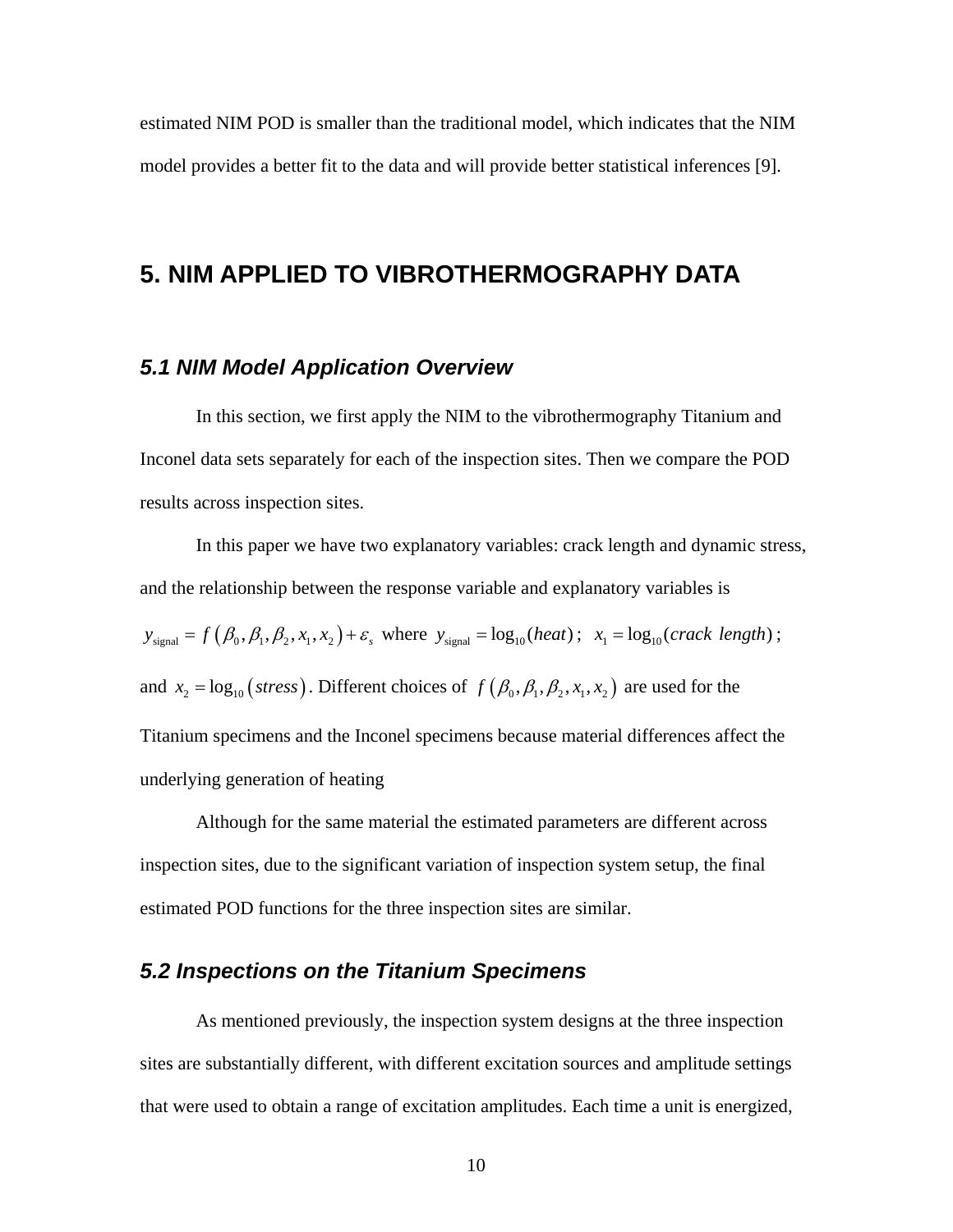we obtain both the signal response (amount of temperature increase) and the amount of dynamic stress in the specimen. The differences among the inspection sites are partly reflected in the differences in the distributions of the dynamic stress values at each inspection site. [FIGURE 3](#page-10-0) shows the distribution of dynamic stress for Titanium specimens at the three inspection sites: the ISU data have dynamic stress range from 0 to around 120MPa; the PW data have dynamic stress up to 200MPa, while the GE data has a bi-modal distribution with many dynamic stress values larger than 200MPa. The bimodal distribution for the GE inspection site is attributed to the resonance frequencies of the GE ultrasonic welders matching the resonance frequencies of those Titanium specimens precisely, yielding anomalously high motion amplitudes and stress levels.



**FIGURE 3. Distributions of dynamic stress for Titanium specimens at ISU, PW and GE.** 

<span id="page-10-0"></span> Both the physical model relating heat-increase to vibration [[6,](#page-20-1)[7\]](#page-20-2) and our statistical analysis suggest that the logarithm of heat-increase is a linear function of the logarithm of crack length for a fixed level of dynamic stress. Based on knowledge of the heat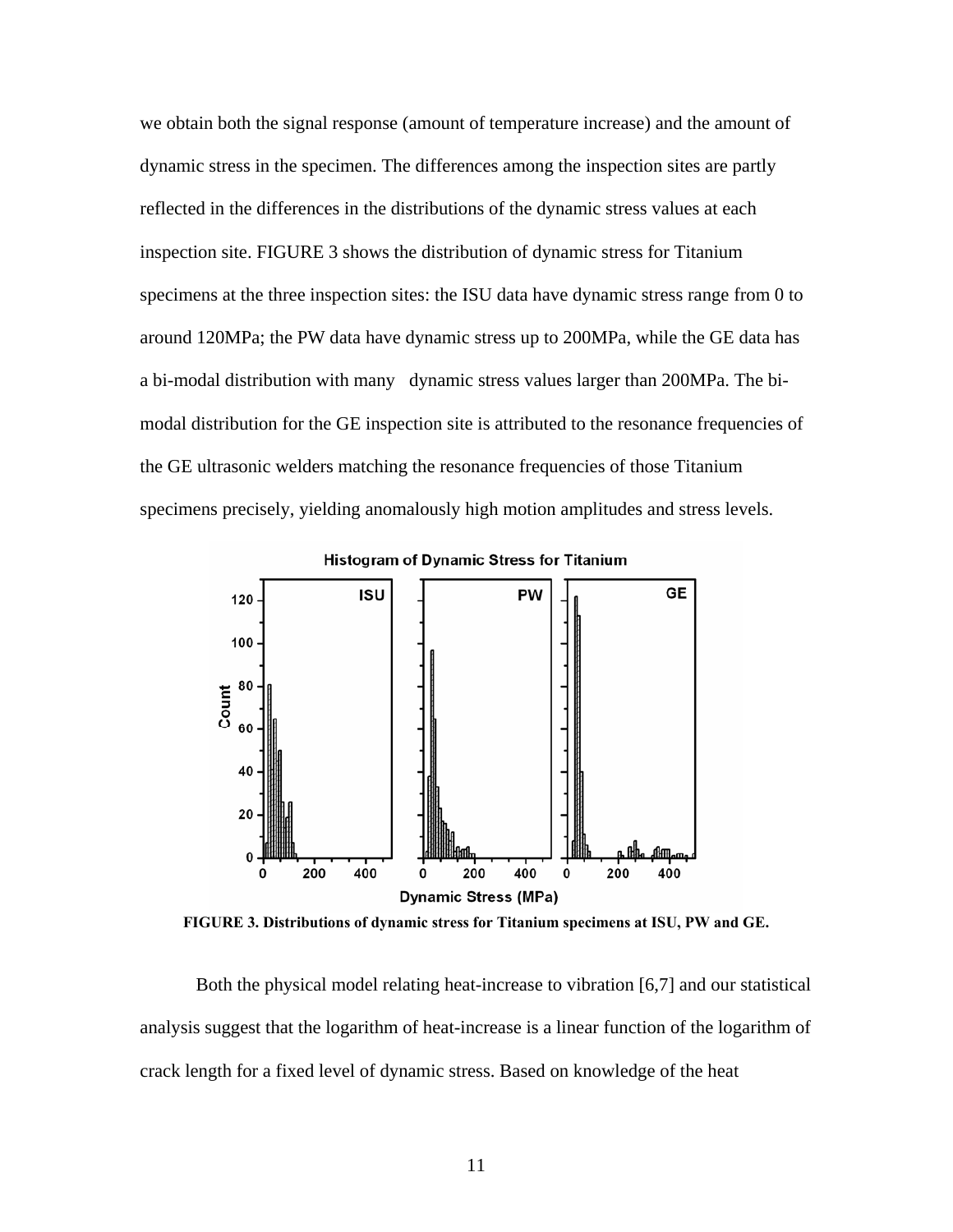generation mechanism and comparisons among a number of different models we found that the interaction model  $y_{signal} = \beta_0 + \beta_1 (x_1 - x_1^0) + \beta_2 (x_1 - x_1^0) \times (x_2 - \overline{x}_2) + \varepsilon_s$  provides a good description of the data. Here  $x_1^0 = \log_{10}(25)$  is a fixed intersection position at crack length 25 mils; and  $\bar{x}_2$  is the average of all measured  $x_2$  values. This model implies a linear relationship between logarithm transformation of heat and crack length for each level of dynamic stress. For a given dynamic stress the slope of the regression line is  $\beta_1 + \beta_2 (x_2 - \overline{x}_2)$ . All of these lines are constrained to intersect at a common point of 25 mils. We found it necessary to use this fixed point of intersection to avoid having the lines intersect within the range of the data. An intersection within the range of the data will result in a higher POD for smaller stress level for cracks smaller than the intersection point, which physically inconsistent with the heating-generating mechanism in vibrothermography inspection procedures. The signal response parameters  $\beta_0$ ,  $\beta_1$ ,  $\beta_2$ , and  $\sigma_s$ , as well as the noise parameters  $\mu_n$  and  $\sigma_n$ , can be estimated from the inspection data by using the maximum likelihood method.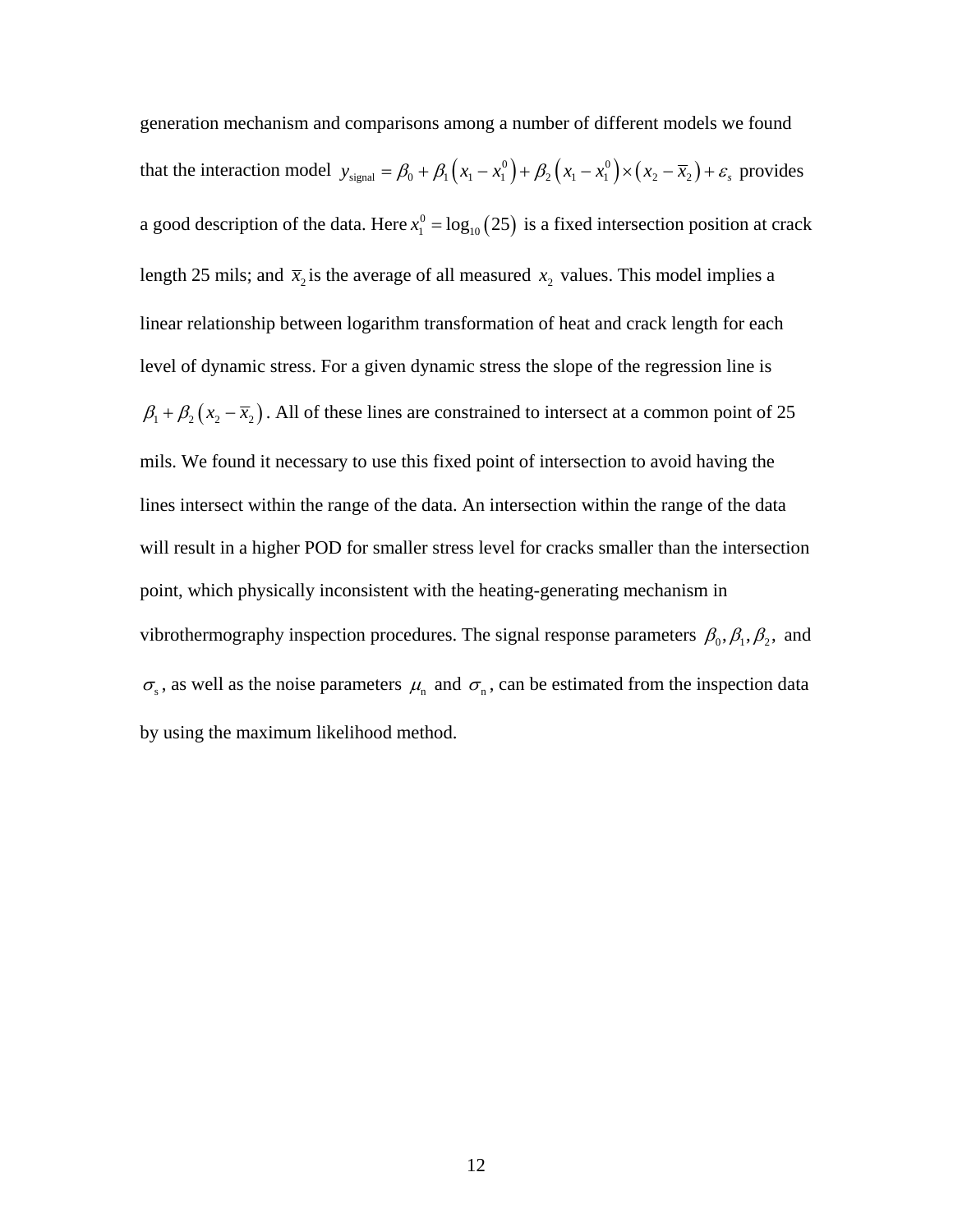

<span id="page-12-0"></span>**FIGURE 4. Separate NIM analyses for the Titanium data at ISU, PW and GE. The different symbols represent different dynamic stress ranges and the lines are the fitted results for fixed dynamic stress levels of 35MPa (solid lines), 60MPa (dashed lines), and 100MPa (dotted lines).** 

We fit this same model to the data from each inspection site. [FIGURE 4](#page-12-0) shows the data using different symbols to represent different dynamic stress ranges and fitted lines for dynamic stress levels 35MPa (solid lines), 60MPa (dashed lines) and 100MPa (dotted lines). At inspection site GE, the regression line with dynamic stress 100MPa (dotted line) is much lower than the data points of dynamic stress larger than 80MPa. This is because at GE many of the inspections in this range had dynamic stress values that were much larger than 80MPa, as indicated at the dynamic stress histogram [\(FIGURE 3](#page-10-0)). To keep comparisons consistent, we used the same dynamic stress levels for the regression lines for each inspection site. The parameter estimates from statistical analysis such as regression line intercept and slopes differ across inspection sites. These differences are a reflection of inspection system variations.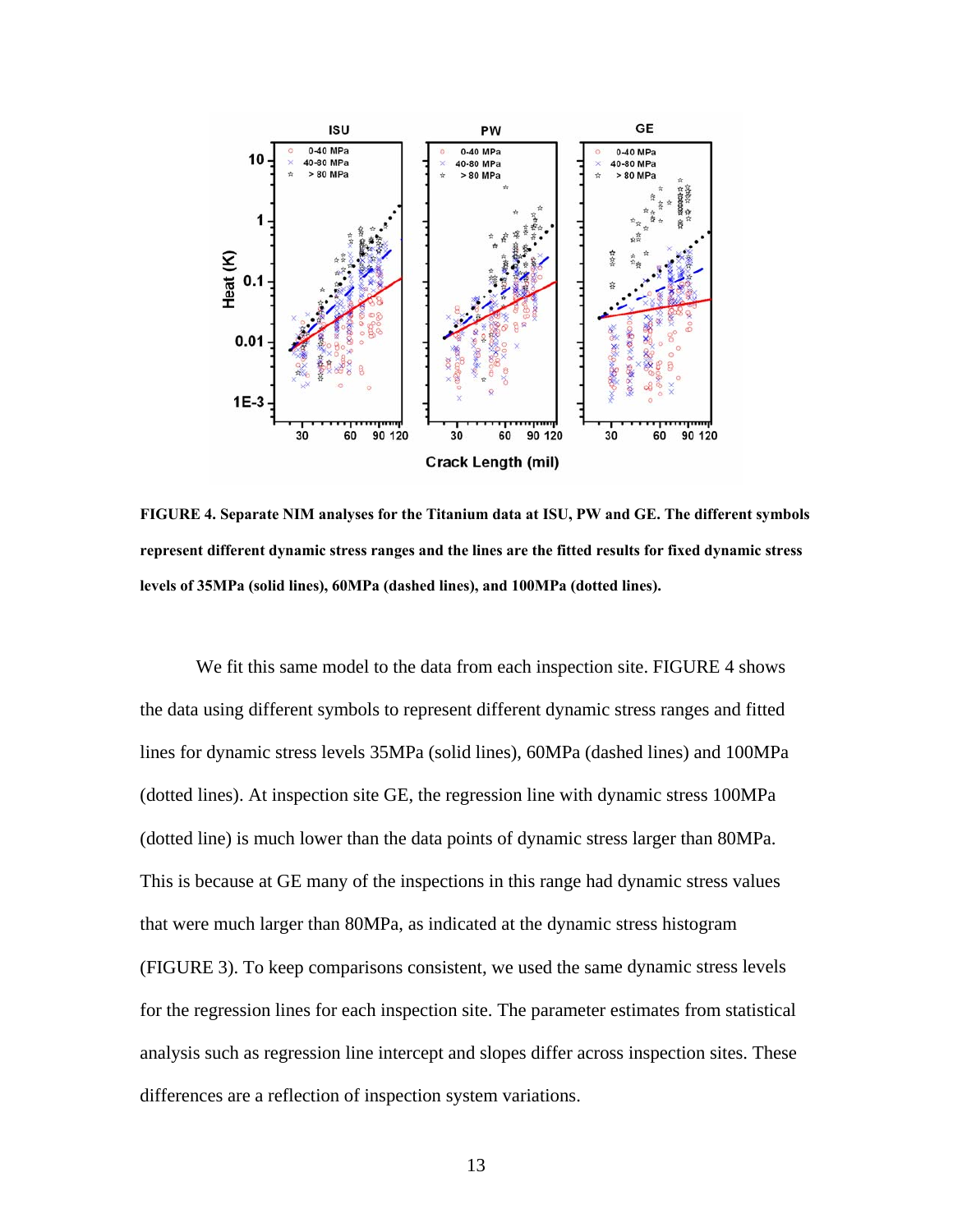

<span id="page-13-0"></span>**FIGURE 5. Separate POD curves for Titanium specimens at three levels of dynamic stress (35MPa, 60MPa, 100MPa) at ISU, PW and GE: The solid lines represent POD estimates and the dashed lines represent the corresponding 90% POD lower confidence bounds.** 

 With the parameter estimates and the estimated variance covariance matrix of the estimates, the POD for fixed dynamic stress and its corresponding 90% lower bound can be calculated easily as described in Section 4. [FIGURE 5](#page-13-0) shows the POD estimates for inspections at 35MPa, 60MPa and 100MPa for all three inspection sites (solid lines) along with the corresponding 90% lower confidence bounds (dashed lines). The POD estimates and their lower bounds have similar patterns across all inspection sites except for the GE POD estimate at dynamic stress 35MPa. The relatively small number of data points above the detection threshold at 35MPa and the bi-modal distribution of dynamic stress levels are the main contribution the difference.

## *5.3 Inconel Data Sets*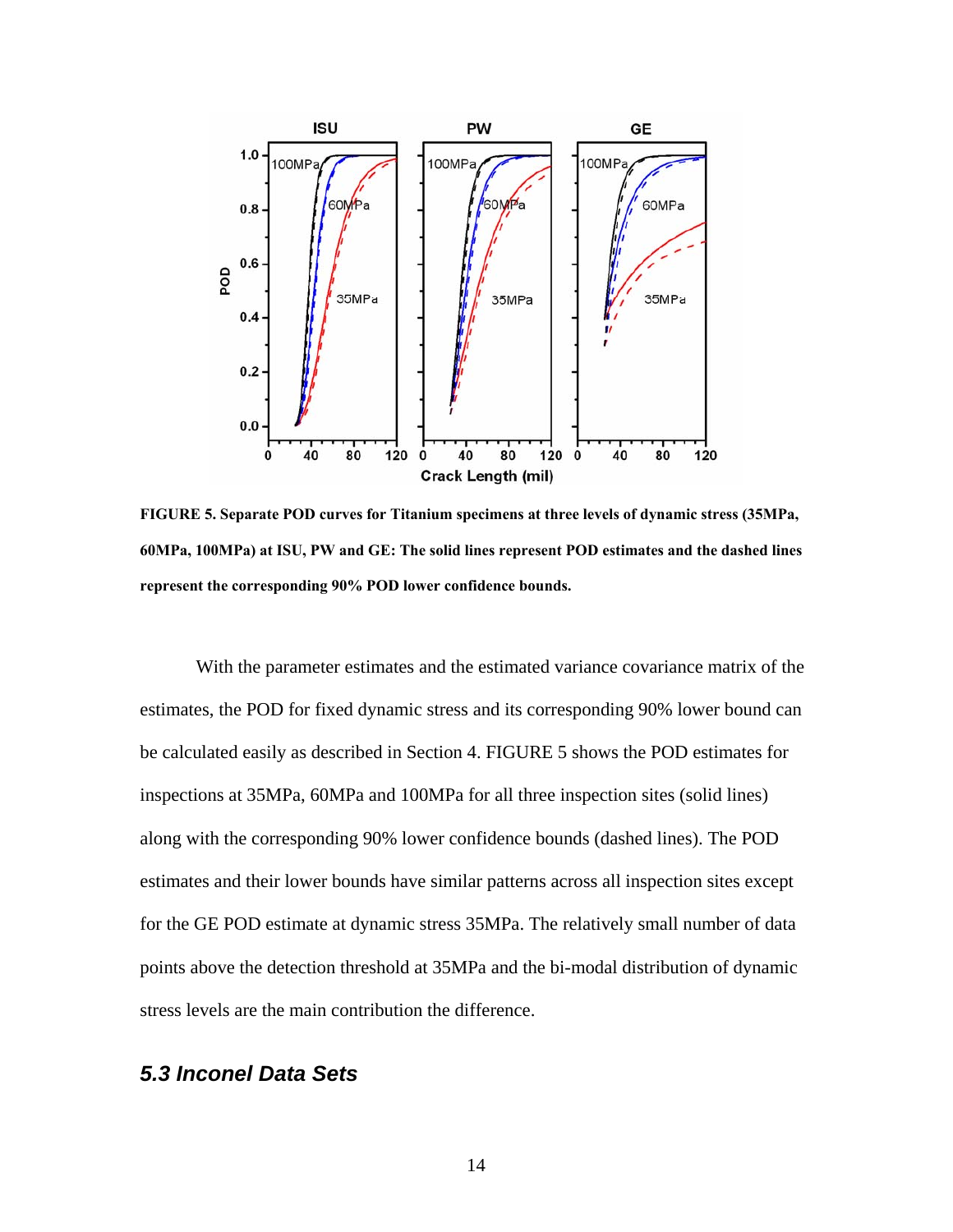The Inconel specimens, when compared with Titanium specimens, present different dynamic stress distributions, as shown at [FIGURE 6.](#page-14-0) The different material property between Inconel and Titanium is the main factor for the dynamic stress distribution difference. There are some inspections with dynamic stress larger than 200MPa in the PW data and many more inspections with very high dynamic stress in the GE data. The bi-modal distribution for the PW and GE inspection sites is again attributed to the resonance frequencies of their ultrasonic welders matching the resonance frequencies of those Inconel specimens precisely, yielding anomalously high motion amplitudes and stress levels. Note that such anomalously high amplitudes that are due to resonance matching between the ultrasonic welder and specimen were observed at PW using Inconel but not Titanium.



<span id="page-14-0"></span>**FIGURE 6. Distribution of dynamic stress levels for Inconel specimen across ISU, PW and GE.**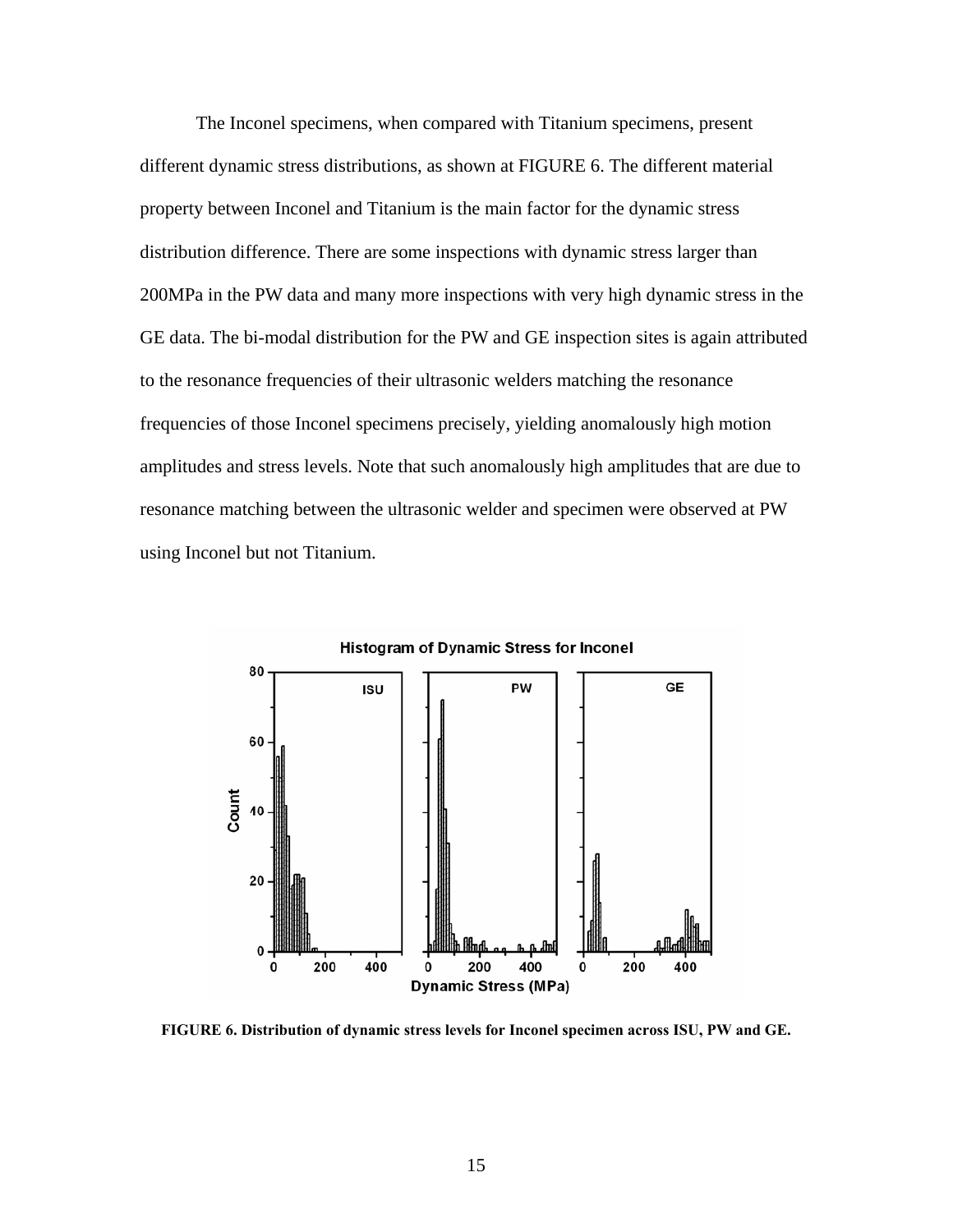For Inconel specimens, the statistical model  $y_{signal} = \beta_0 + \beta_1 x_1 + \beta_2 x_2 + \varepsilon_s$  provides a better description of the data. The signal response parameters  $\beta_0$ ,  $\beta_1$ ,  $\beta_2$ , and  $\sigma_s$ , as well as the noise parameters  $\mu_n$  and  $\sigma_n$ , can be estimated from the inspection data by using the maximum likelihood method. For this model, the regression lines for different fixed levels of dynamic stress will be parallel as illustrated at [FIGURE 7](#page-16-0). The estimated POD curves and their corresponding 90% lower confidence bounds for fixed dynamic stress levels at each inspection site are shown at [FIGURE 8](#page-17-0).

As with the Titanium data, the heat increases in the Inconel specimens as function of crack length, behave differently across the three inspection sites as shown in [FIGURE](#page-16-0)  [7.](#page-16-0) The ISU and PW data have many observations with low heat-increase (below 0.01K), while GE data have many observations with large heat-increase (above 1.0K). The inspection system variations lead to the different distributions of dynamic stress which in turn causes the discrepancy of heat-increases. Again, to keep comparisons consistent, we continue to use the same dynamic stress levels (35 MPa, 60MPa, and 100 MPa) for the regression line and POD estimates at each inspection site.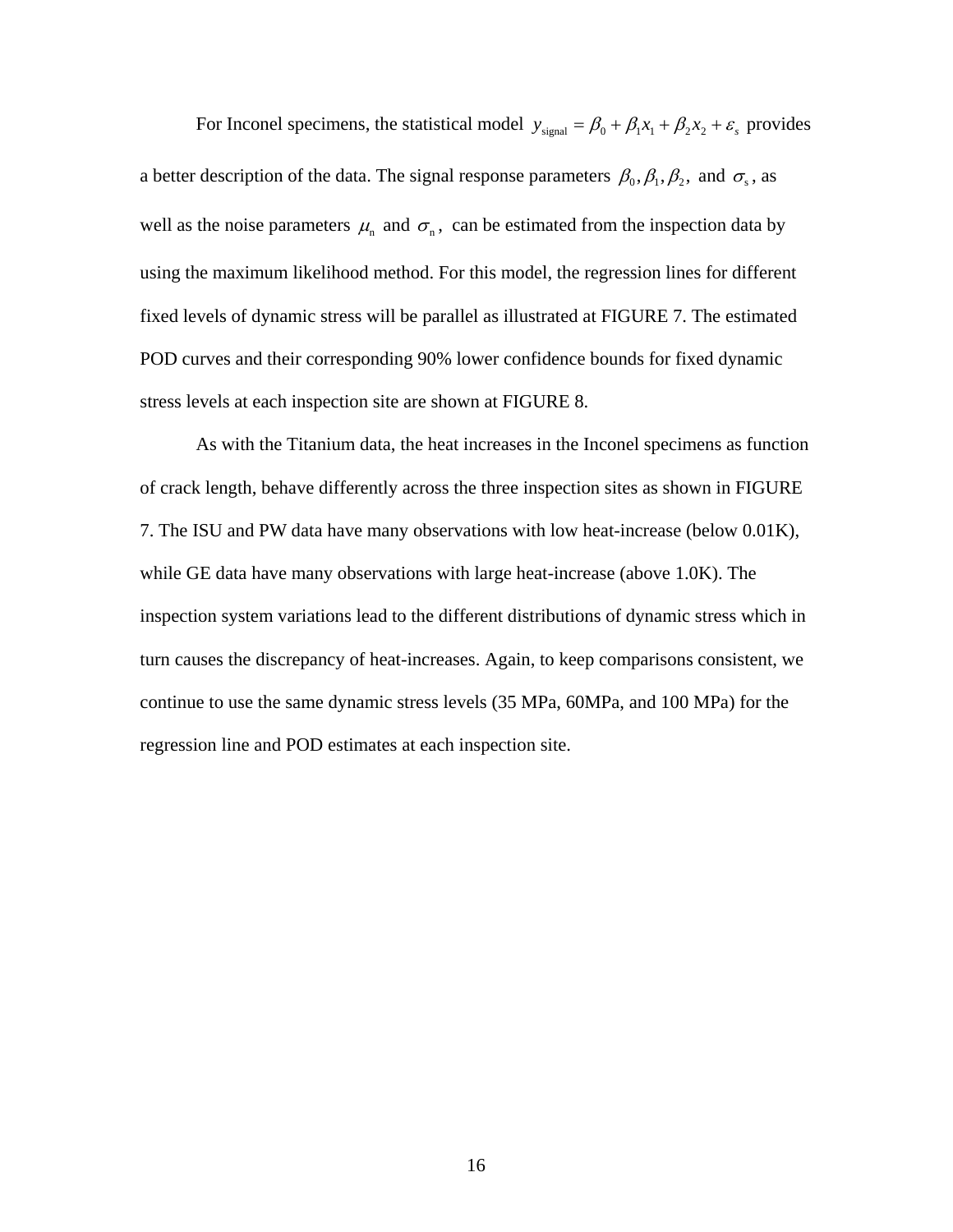

<span id="page-16-0"></span>**FIGURE 7. Separate NIM analyses for the Inconel data at ISU, PW and GE. The different symbols represent different dynamic stress ranges and the lines are the fitted results for fixed dynamic stress levels of 35MPa (solid lines), 60MPa (dashed lines), and 100MPa (dotted lines).**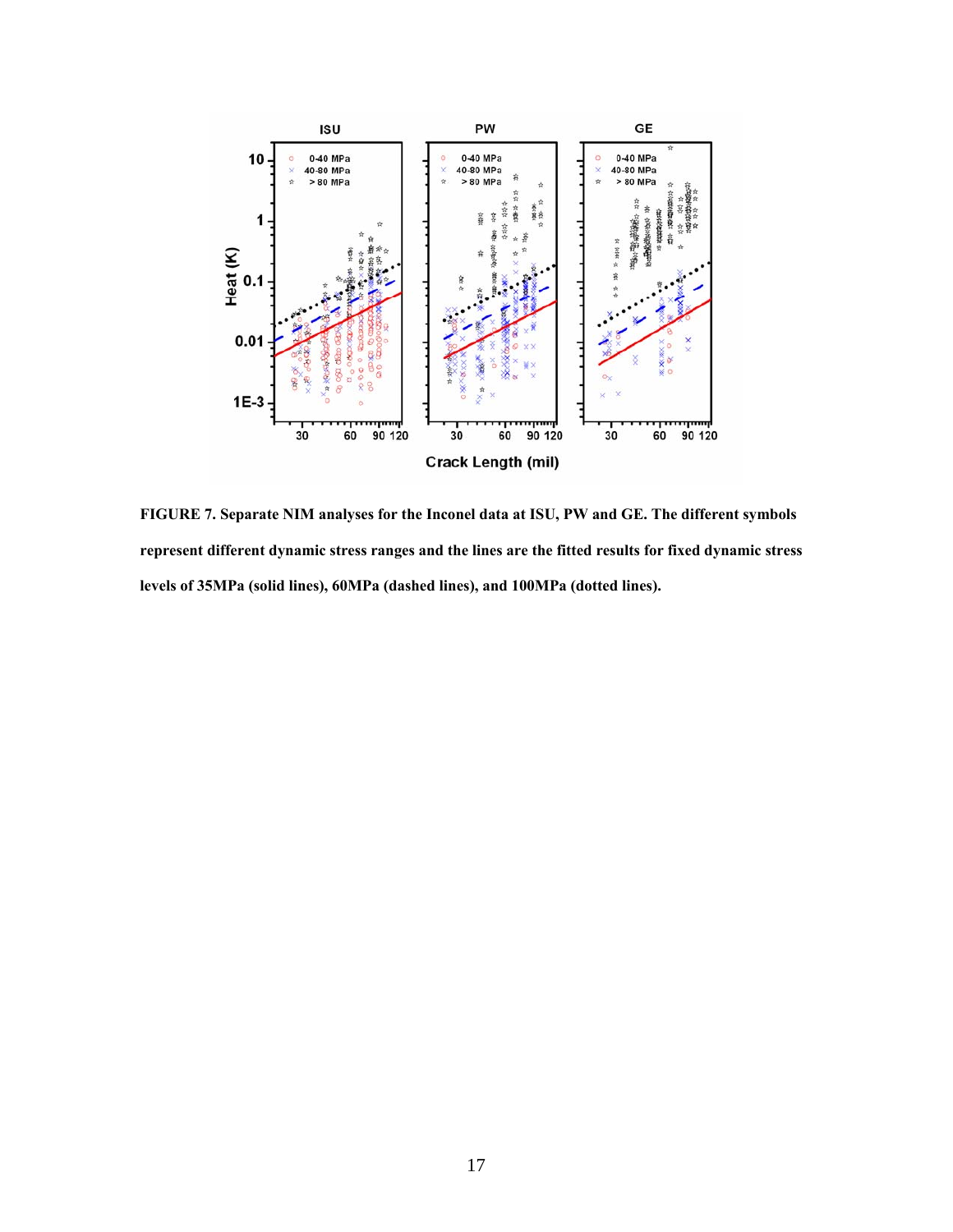

<span id="page-17-0"></span>**FIGURE 8. Separate POD curves for the Inconel specimens at three levels of dynamic stress (35MPa, 60MPa, 100MPa) at ISU, PW and GE: The solid lines represent PODs and the dashed lines represent the corresponding 90% POD lower bounds.** 

### *5.4 POD Comparisons*

 After analyzing both the Titanium and the Inconel vibrothermographic experimental data for each inspection site, we now compare the POD curves for a fixed dynamic stress level of 100MPa across the three inspection sites for both materials at [FIGURE 9](#page-18-0). The ISU and PW POD results are almost the same while the GE results are close but with some degree of offset which may due to one or both of the following reasons: (1) GE inspections have fewer data points around the dynamic stress level 100MPa, (2) GE inspections have a bi-modal distribution of dynamic stress and there are many data points at very high dynamic stress range as shown in [FIGURE 3](#page-10-0) and [FIGURE](#page-14-0)  [6.](#page-14-0) We believe that if the GE system were modified to limit amplitudes, eliminating the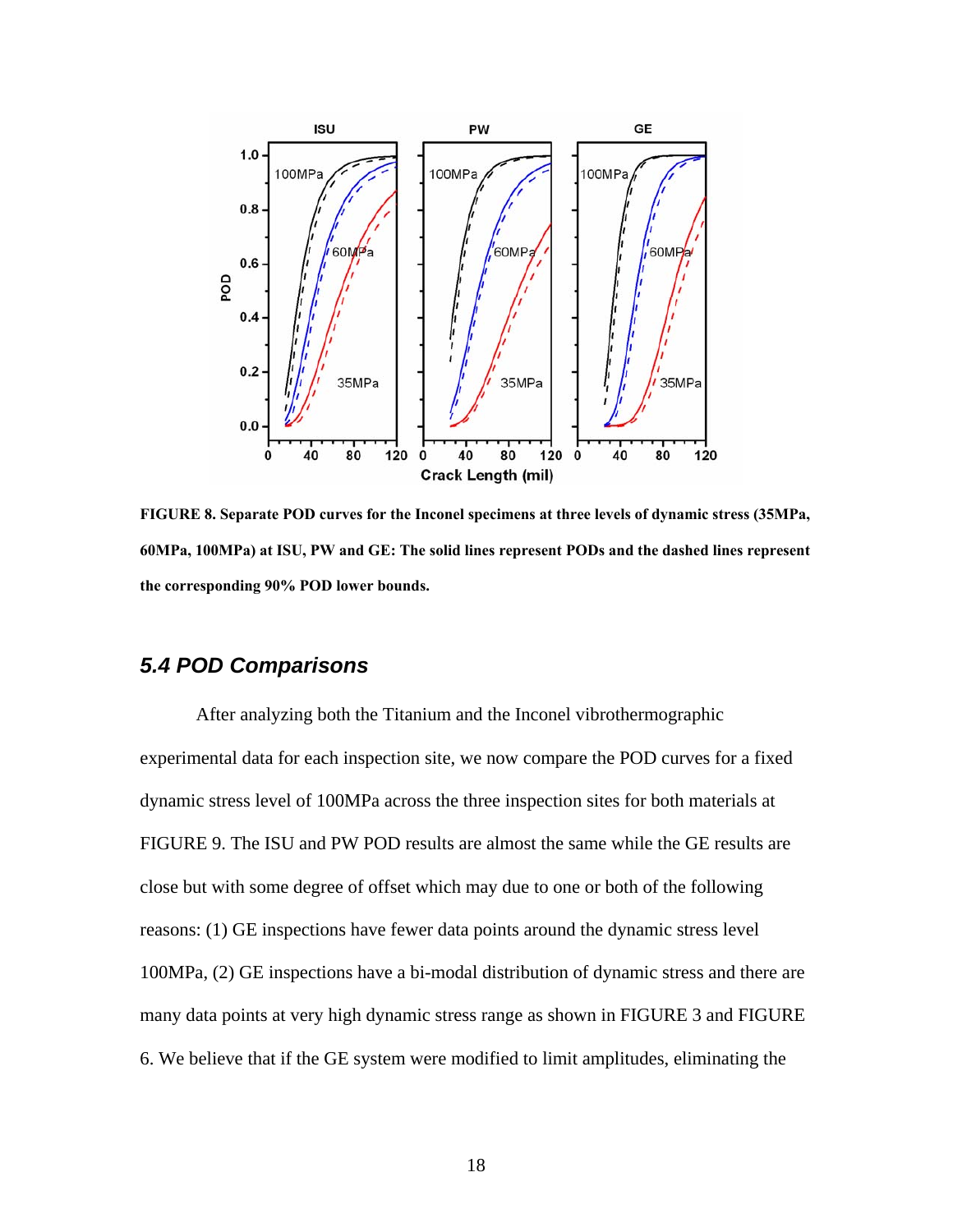very high dynamic stress inspections, then their POD results would likely be closer to those of ISU and PW



<span id="page-18-0"></span>**FIGURE 9. POD comparisons across all three inspection sites with fixed dynamic stress (100MPa) for Titanium (left) and Inconel (right)** 

## **6. CONCLUSIONS**

 In this paper, we have applied the noise interference model to a large set of vibrothermography inspection data of metal specimens with two different materials at three different inspection sites. Despite the large difference in the experimental configurations at three inspection sites, similar estimates of POD as a function of crack length for fixed values of dynamic stress were obtained for all inspection sites. This is the first quantitative, multi-inspection-site demonstration of the reliability for vibrothermography method for fatigue crack detection. The estimated POD obtained at this paper only applies to these particular cracks on these 126 specimens. Further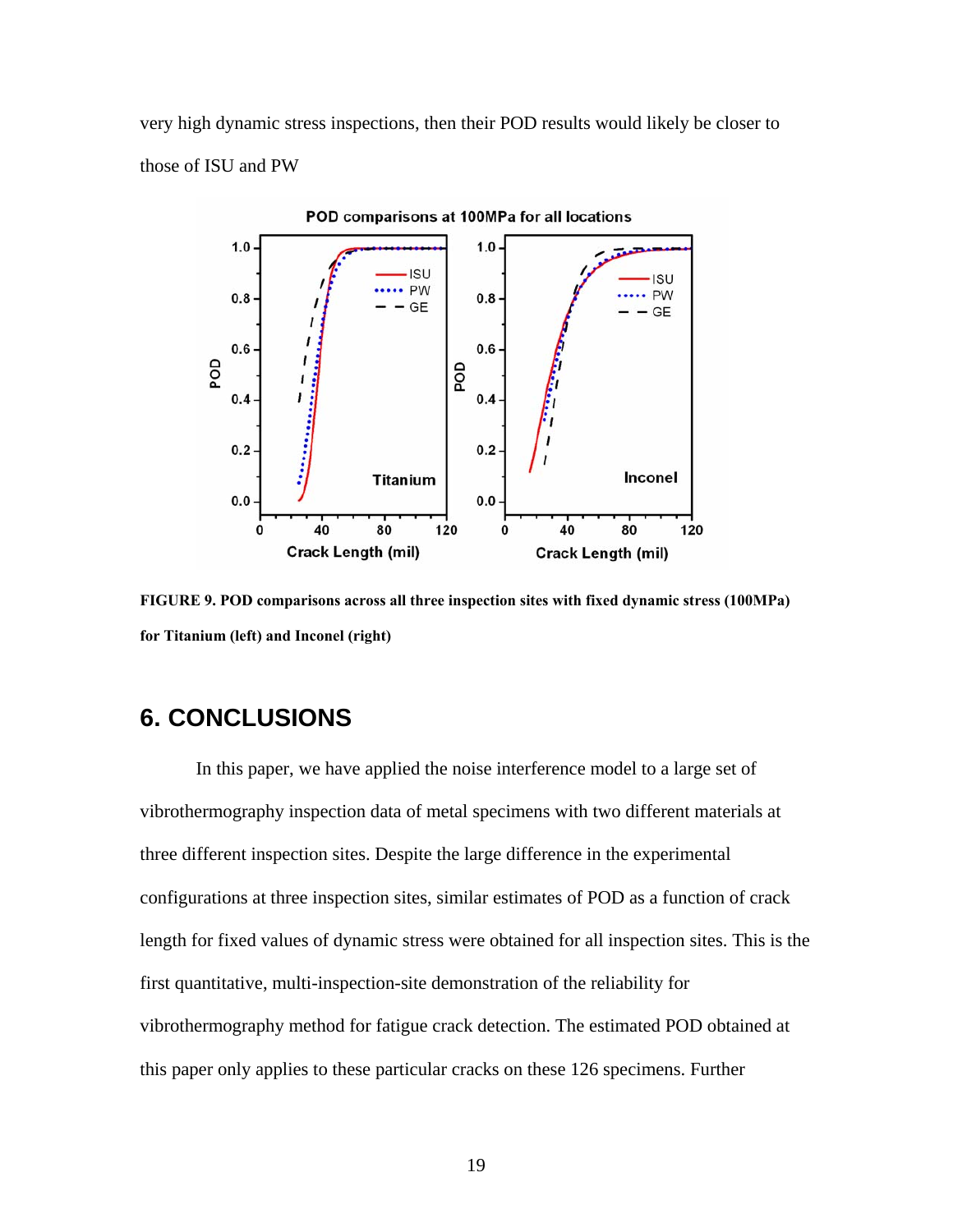investigation of cracks and materials variability is required to extend the estimated POD to field applications. Another important extension is to develop a statistical method to calculate PODs for cases where dynamic stress is not measurable. In such cases POD could be expressed as a function of excitation amplitude and crack size. We expect that these quantitative results will be useful for the future development of model-assisted POD analysis.

## **ACKNOWLEDGMENTS**

 This material is based upon work supported by the Federal Aviation Administration under Contract #DTFA03-98-D-00008, Delivery Order #0058 and performed at Iowa State University's Center for NDE as part of the Center for Aviation Systems Reliability program. We would like to acknowledge Thadd Patton (GE), Tom Bantel (formerly of GE), Zhong Ouyang (Pratt and Whitney), and Christopher Uhl (GE, formerly of ISU) for their participation in the multi-inspection-site comparative experiment.

## <span id="page-19-0"></span>**REFERENCES**

- 1. X. Maldague, *Theory and Practice of Infrared Technology for Nondestructive Testing*, John Wiley and Sons, New York (2001).
- 2. J. Rantala, D. Wu, and G. Busse, "Amplitude-modulated lock-in vibrothermography for NDE of polymers and composites", *Research in Nondestructive Evaluation*, **7(4)** 215-228 (1996).